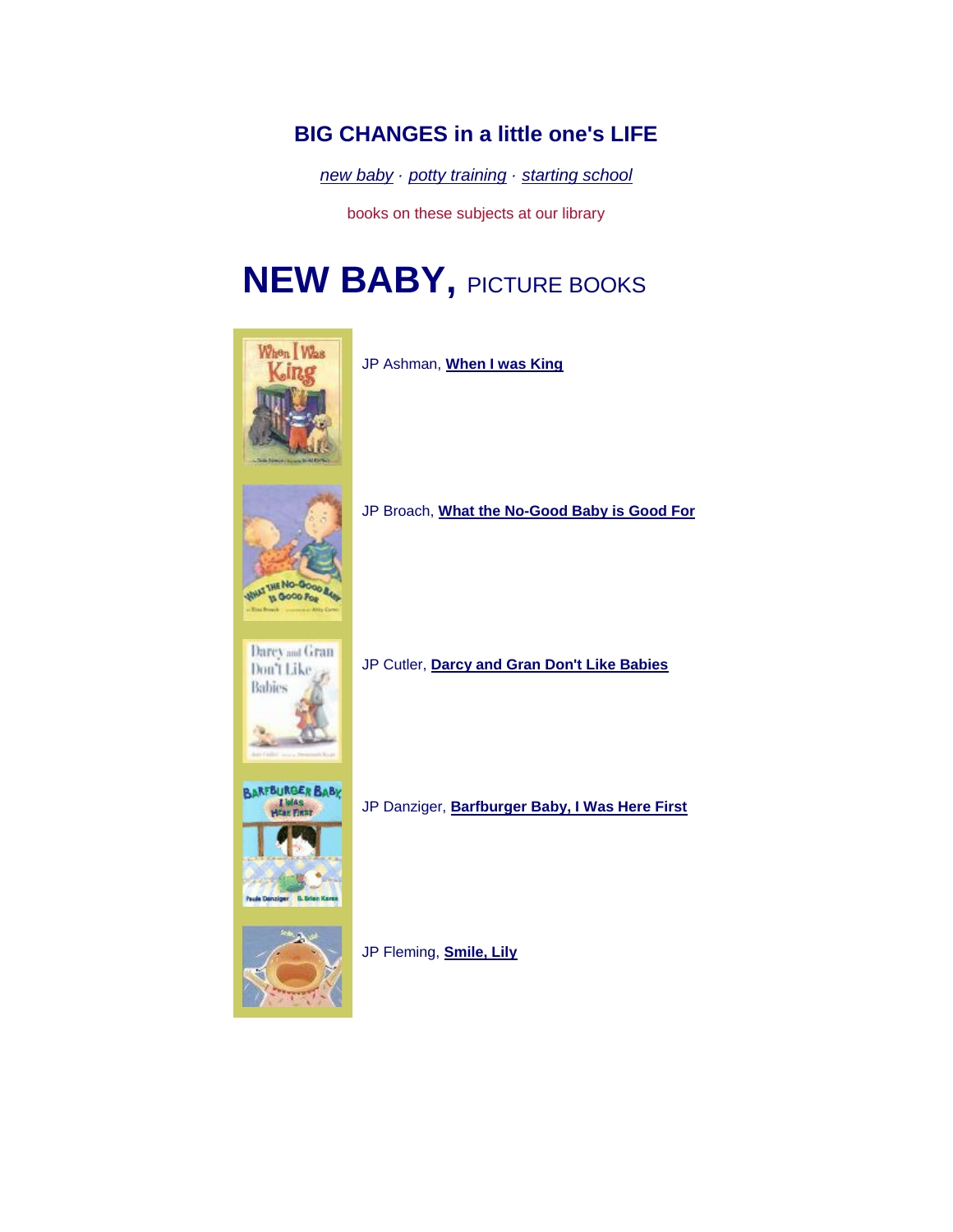

#### JP Harris, **[Mail Harry to the Moon](https://www.easywls.org/uhtbin/cgisirsi/x/x/0/57/5/?searchdata1=mail+harry+moon+harris&srchfield1=%5eTITLE%5e&library=ALL&user_id=webserver&password=)**



#### JP Harris, **[Hi, New Baby](https://www.easywls.org/uhtbin/cgisirsi/x/x/0/57/5/?searchdata1=hi+baby+harris&srchfield1=%5eTITLE%5e&library=ALL&user_id=webserver&password=)**



#### JP Henkes, **[Julius, the Baby of the World](https://www.easywls.org/uhtbin/cgisirsi/x/x/0/57/5/?searchdata1=julius+baby+henkes&srchfield1=%5eTITLE%5e&library=ALL&user_id=webserver&password=)**

A BABY SISTER<br>FOR FRANCES

JP Hoban, **[A Baby Sister for Frances](https://www.easywls.org/uhtbin/cgisirsi/x/x/0/57/5/?searchdata1=baby+sister+hoban&srchfield1=%5eTITLE%5e&library=ALL&user_id=webserver&password=)**



by framell Bobun

JP Holabird, **[Angelina's Baby sister](https://www.easywls.org/uhtbin/cgisirsi/x/x/0/57/5/?searchdata1=angelina%27s+baby+sister+not+silly+not+dvd+not+video+not+performance+holabird&srchfield1=%5eTITLE%5e&library=ALL&user_id=webserver&password=)**



JP Holub, **[What Can Our New Baby Do](https://www.easywls.org/uhtbin/cgisirsi/x/x/0/57/5/?searchdata1=what+baby+do+holub&srchfield1=%5eTITLE%5e&library=ALL&user_id=webserver&password=)**



JP Horse, **[Little Rabbit's New Baby](https://www.easywls.org/uhtbin/cgisirsi/x/x/0/57/5/?searchdata1=little+new+baby+horse+not+disney+not+sing&srchfield1=%5eTITLE%5e&library=ALL&user_id=webserver&password=)**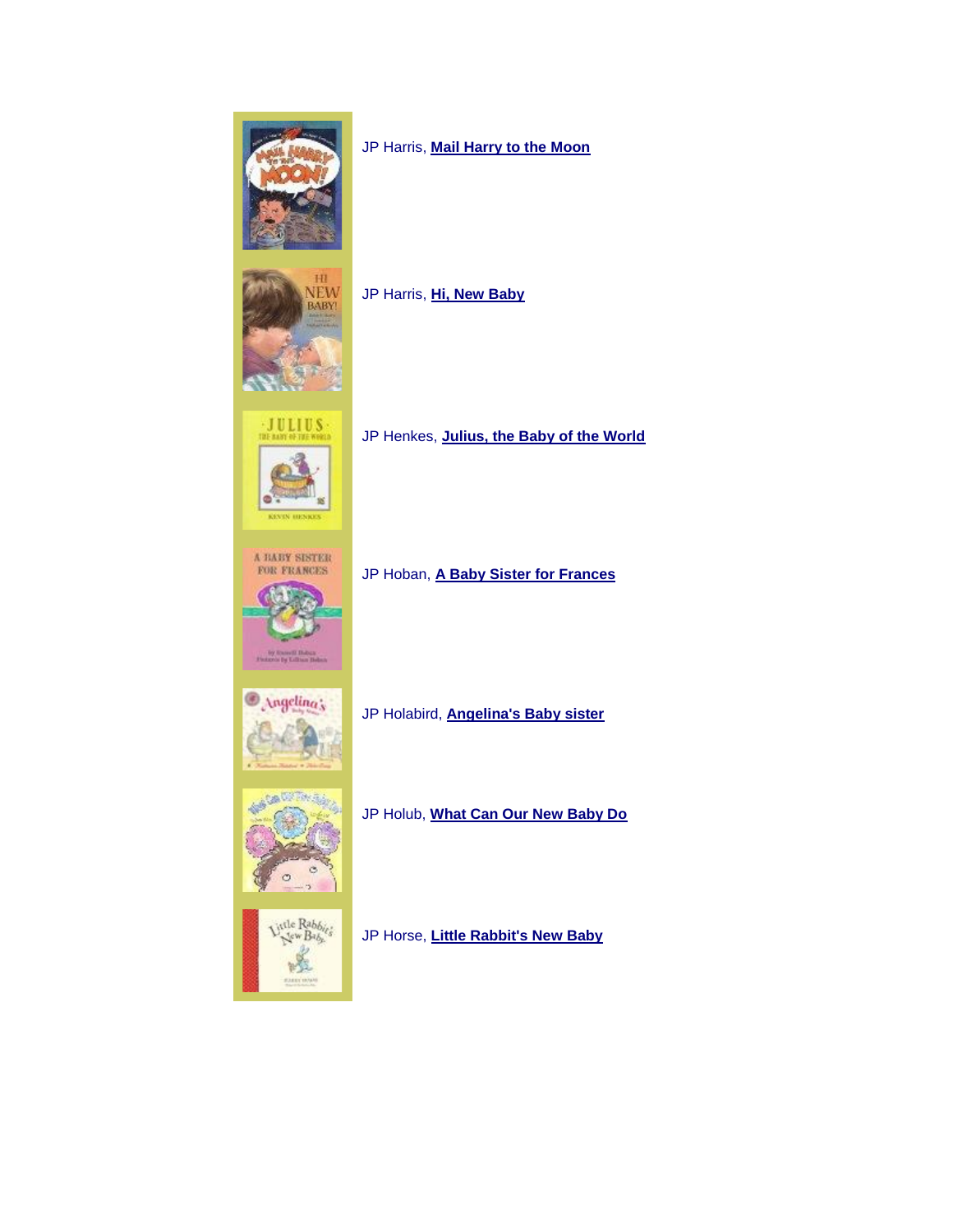

JP Jenkins, **[That New Animal](https://www.easywls.org/uhtbin/cgisirsi/x/x/0/57/5/?searchdata1=that+new+animal++jenkins+not+doughnut&srchfield1=%5eTITLE%5e&library=ALL&user_id=webserver&password=)**



JP Layne, **[Love The Baby](https://www.easywls.org/uhtbin/cgisirsi/x/x/0/57/5/?searchdata1=love+the+layne&srchfield1=%5eTITLE%5e&library=ALL&user_id=webserver&password=)**



JP London, **[Froggy's Baby Sister](https://www.easywls.org/uhtbin/cgisirsi/x/x/0/57/5/?searchdata1=froggy%27s+baby+london&srchfield1=%5eTITLE%5e&library=ALL&user_id=webserver&password=)**



JP MacLachlan, **[Bittle](https://www.easywls.org/uhtbin/cgisirsi/x/x/0/57/5/?searchdata1=bittle+maclachlan&srchfield1=%5eTITLE%5e&library=ALL&user_id=webserver&password=)**



#### JP Markes, **[I Can't Talk Yet, But When I Do](https://www.easywls.org/uhtbin/cgisirsi/x/x/0/57/5/?searchdata1=talk+yet+markes&srchfield1=%5eTITLE%5e&library=ALL&user_id=webserver&password=)**



JP Sesame, **[A Baby Sister for Herry](https://www.easywls.org/uhtbin/cgisirsi/x/x/0/57/5/?searchdata1=sister+herry+kingsley&srchfield1=%5eTITLE%5e&library=ALL&user_id=webserver&password=)**



JP Sheldon, **[Big Sister Now](https://www.easywls.org/uhtbin/cgisirsi/x/x/0/57/5/?searchdata1=big+sister+sheldon+not+dvd&srchfield1=%5eTITLE%5e&library=ALL&user_id=webserver&password=)**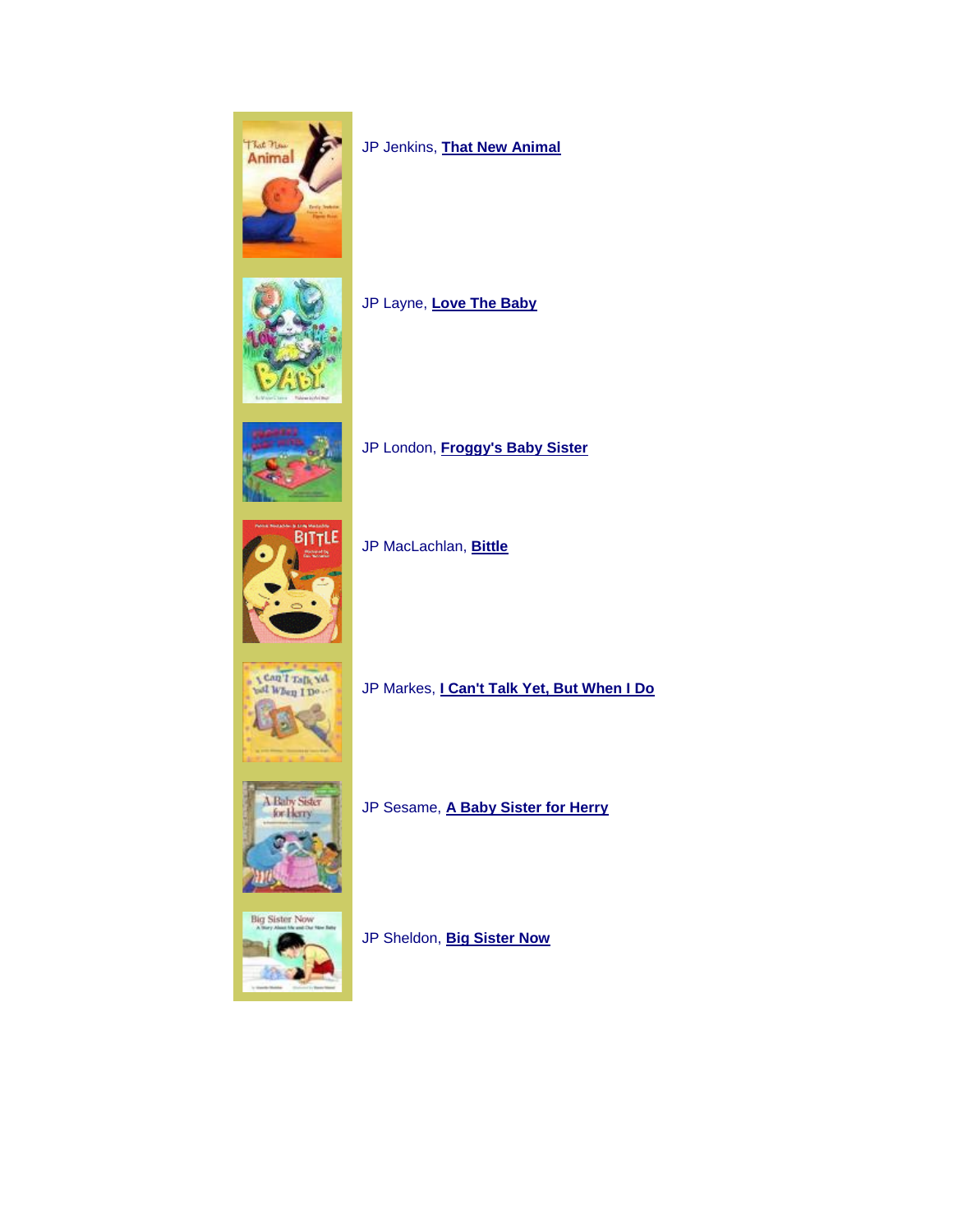

JP Sussman, **[Otto Grows Down](https://www.easywls.org/uhtbin/cgisirsi/x/x/0/57/5/?searchdata1=otto+grows+sussman&srchfield1=%5eTITLE%5e&library=ALL&user_id=webserver&password=)**



JP Wishinsky, **[Oonga Boonga](https://www.easywls.org/uhtbin/cgisirsi/x/x/0/57/5/?searchdata1=oonga+boonga+wishinsky&srchfield1=%5eTITLE%5e&library=ALL&user_id=webserver&password=)**



JP Van Leeuwen, **[Benny and the Beutiful Baby](https://www.easywls.org/uhtbin/cgisirsi/x/x/0/57/5/?searchdata1=benny+delilah+leeuwen&srchfield1=%5eTITLE%5e&library=ALL&user_id=webserver&password=)  [Delilah](https://www.easywls.org/uhtbin/cgisirsi/x/x/0/57/5/?searchdata1=benny+delilah+leeuwen&srchfield1=%5eTITLE%5e&library=ALL&user_id=webserver&password=)**

# **NEW BABY**, NONFICTION



J 816.2 D, **[Babies Don't Eat Pizza: The Big Kid](https://www.easywls.org/uhtbin/cgisirsi/x/x/0/57/5/?searchdata1=babies+pizza+danzig&srchfield1=%5eTITLE%5e&library=ALL&user_id=webserver&password=)  [Book about Baby Brothers and Sister](https://www.easywls.org/uhtbin/cgisirsi/x/x/0/57/5/?searchdata1=babies+pizza+danzig&srchfield1=%5eTITLE%5e&library=ALL&user_id=webserver&password=)** by Dianne Danzig



J 816.2 S, **[Baby on the Way](https://www.easywls.org/uhtbin/cgisirsi/x/x/0/57/5/?searchdata1=baby+way+sears+not+disney&srchfield1=%5eTITLE%5e&library=ALL&user_id=webserver&password=)** by William Sears



J 816.2 L, **[Love That Baby: A Book ABout Babies](https://www.easywls.org/uhtbin/cgisirsi/x/x/0/57/5/?searchdata1=love+cousins+lasky&srchfield1=%5eTITLE%5e&library=ALL&user_id=webserver&password=)  [for New Big Brothers, Sisters, Cousins, and](https://www.easywls.org/uhtbin/cgisirsi/x/x/0/57/5/?searchdata1=love+cousins+lasky&srchfield1=%5eTITLE%5e&library=ALL&user_id=webserver&password=)  [Friends](https://www.easywls.org/uhtbin/cgisirsi/x/x/0/57/5/?searchdata1=love+cousins+lasky&srchfield1=%5eTITLE%5e&library=ALL&user_id=webserver&password=)** by Kathryn Lasky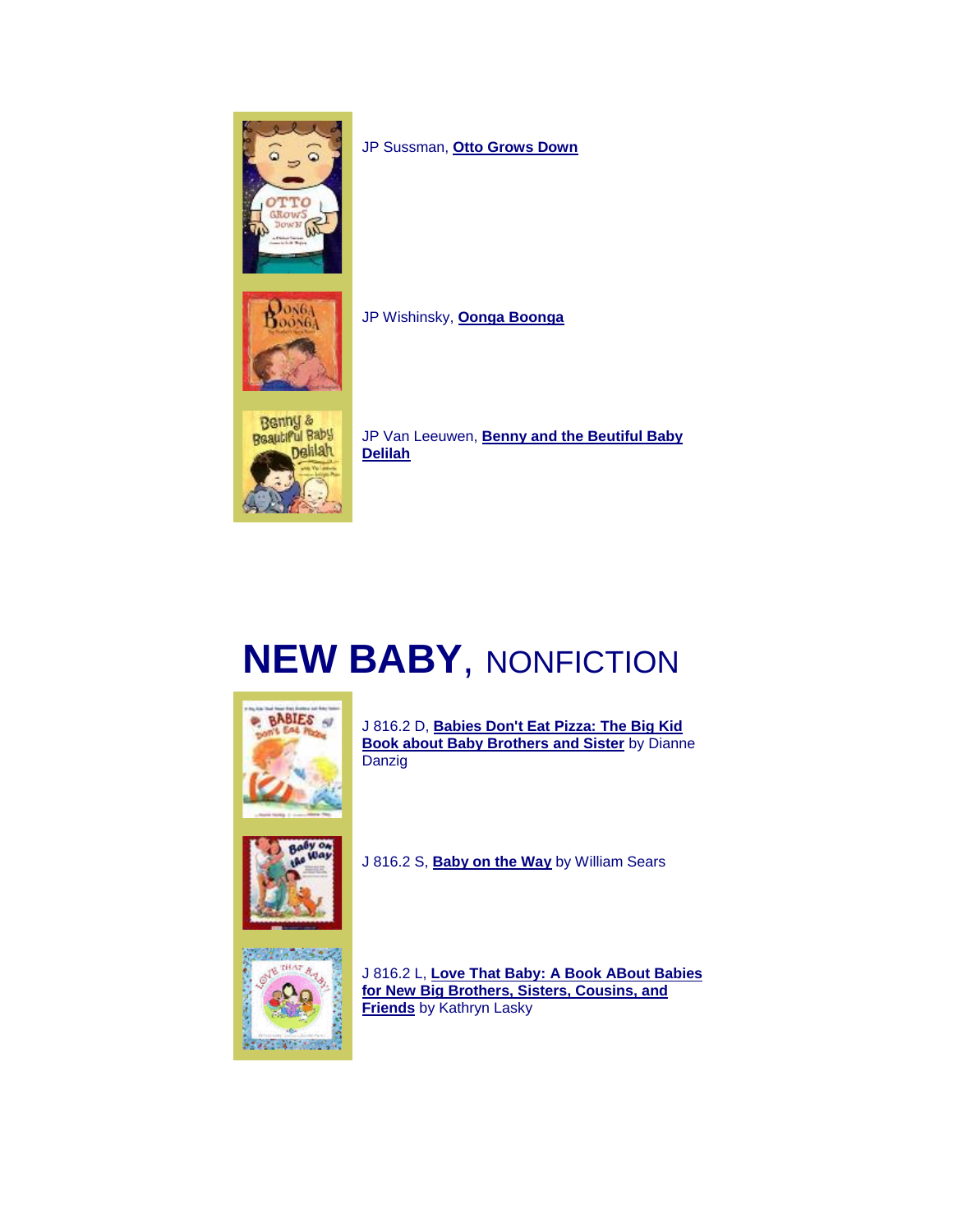

J 816.2 R, **[The New Baby](https://www.easywls.org/uhtbin/cgisirsi/x/x/0/57/5/?searchdata1=new+baby+fred+rogers+not+cerf&srchfield1=%5eTITLE%5e&library=ALL&user_id=webserver&password=)** by Fred Rogers



J 816.2 C, **[The New Baby at Your House](https://www.easywls.org/uhtbin/cgisirsi/x/x/0/57/5/?searchdata1=new+baby+house+cole+not+cd&srchfield1=%5eTITLE%5e&library=ALL&user_id=webserver&password=)** by Joanna Cole



J 816.2 C, **[Waiting for Baby Joe](https://www.easywls.org/uhtbin/cgisirsi/x/x/0/57/5/?searchdata1=waiting+baby+joe+collins&srchfield1=%5eTITLE%5e&library=ALL&user_id=webserver&password=)** by Pat Collins



When Money's<br>When Money's<br>Having a Baby

J 816.2 M, **[What to Expect When Mommy's](https://www.easywls.org/uhtbin/cgisirsi/x/x/0/57/5/?searchdata1=what+expect+mommy%27s+having+baby+murkoff&srchfield1=%5eTITLE%5e&library=ALL&user_id=webserver&password=)  [Having a Baby](https://www.easywls.org/uhtbin/cgisirsi/x/x/0/57/5/?searchdata1=what+expect+mommy%27s+having+baby+murkoff&srchfield1=%5eTITLE%5e&library=ALL&user_id=webserver&password=)** by Heidi Murkoff

### **POTTY TRAINING, PICTURE BOOKS**



JP Freeman, **[Potty](https://www.easywls.org/uhtbin/cgisirsi/x/x/0/57/5/?searchdata1=potty+freeman&srchfield1=%5eTITLE%5e&library=ALL&user_id=webserver&password=)**



JP Hochman, **[The Potty Train](https://www.easywls.org/uhtbin/cgisirsi/x/x/0/57/5/?searchdata1=potty+train+hochman&srchfield1=%5eTITLE%5e&library=ALL&user_id=webserver&password=)**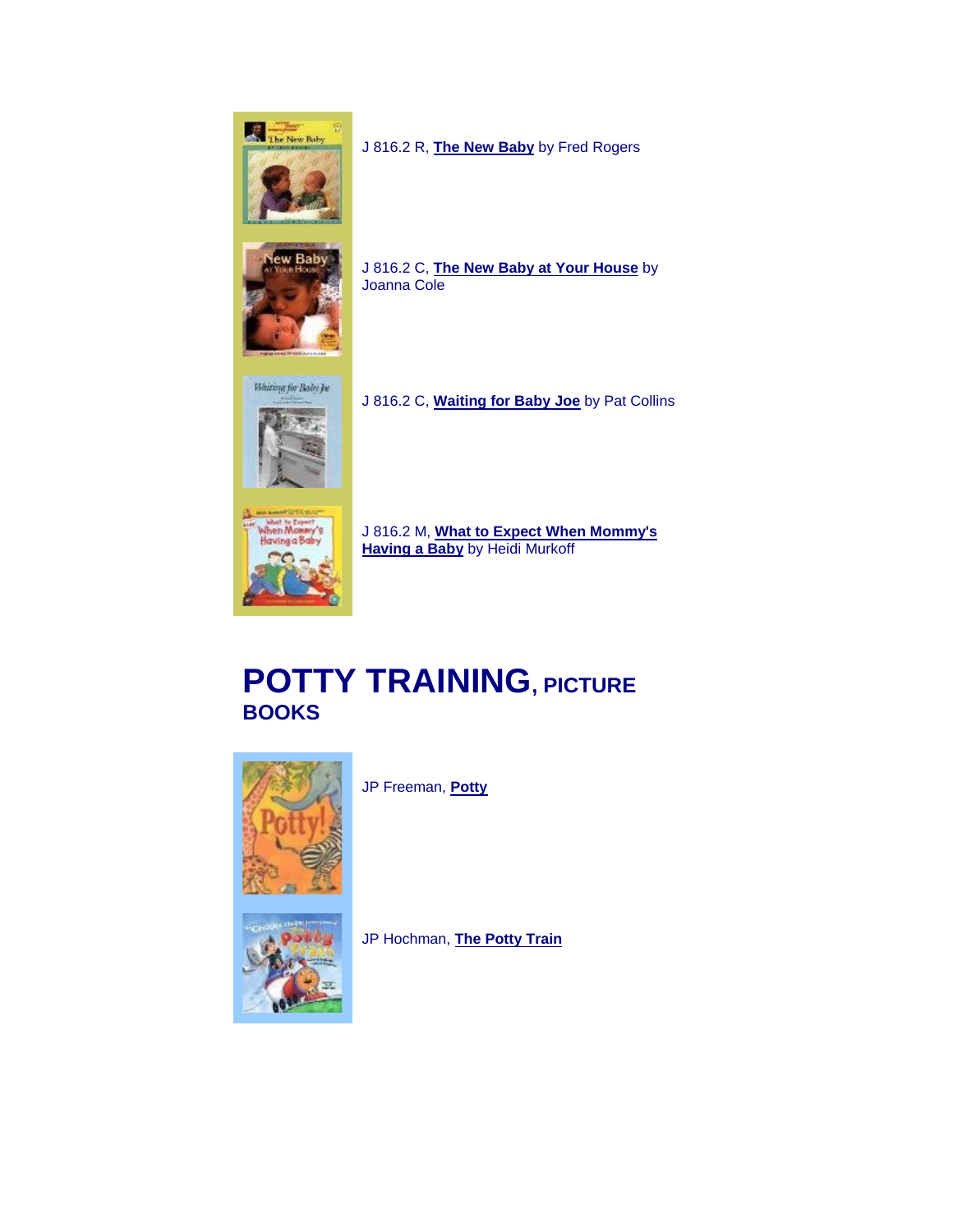

JP Katz, **[A Potty for Me](https://www.easywls.org/uhtbin/cgisirsi/x/x/0/57/5/?searchdata1=potty+me+katz&srchfield1=%5eTITLE%5e&library=ALL&user_id=webserver&password=)**



#### JP Lewison, **[The Princess and the Potty](https://www.easywls.org/uhtbin/cgisirsi/x/x/0/57/5/?searchdata1=princess+potty+lewison&srchfield1=%5eTITLE%5e&library=ALL&user_id=webserver&password=)**



JP Markes, **[Where's the Poop](https://www.easywls.org/uhtbin/cgisirsi/x/x/0/57/5/?searchdata1=where%27s+poop+markes&srchfield1=%5eTITLE%5e&library=ALL&user_id=webserver&password=)**



JP Rogers, **[Ruby's Potty](https://www.easywls.org/uhtbin/cgisirsi/x/x/0/57/5/?searchdata1=ruby%27s+potty+rogers&srchfield1=%5eTITLE%5e&library=ALL&user_id=webserver&password=)**



JP Van Genechten, **[Potty Time](https://www.easywls.org/uhtbin/cgisirsi/x/x/0/57/5/?searchdata1=potty+time+genechten&srchfield1=%5eTITLE%5e&library=ALL&user_id=webserver&password=)**



JP Wax, **[Even Firefighters Go to the Potty](https://www.easywls.org/uhtbin/cgisirsi/x/x/0/57/5/?searchdata1=even+firefighters+potty+wax&srchfield1=%5eTITLE%5e&library=ALL&user_id=webserver&password=)**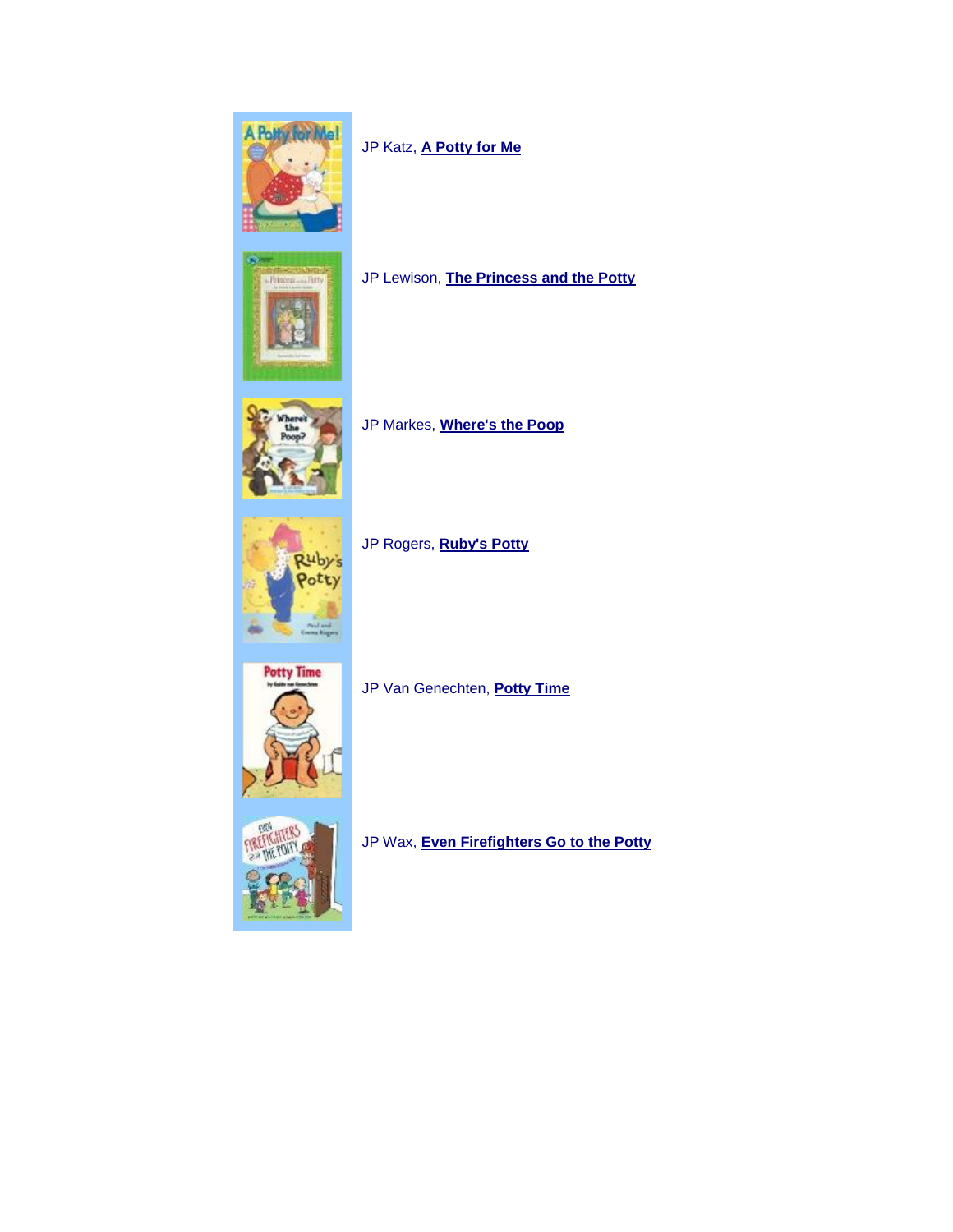## **POTTY TRAINING, BOARD BOOKS**



JP Board Book Miller, **[On Your Potty](https://www.easywls.org/uhtbin/cgisirsi/x/x/0/57/5/?searchdata1=on+potty+miller+not+cole&srchfield1=%5eTITLE%5e&library=ALL&user_id=webserver&password=)**



JP Board Book Paterson, **[Potty Time](https://www.easywls.org/uhtbin/cgisirsi/x/x/0/57/5/?searchdata1=potty+time+paterson&srchfield1=%5eTITLE%5e&library=ALL&user_id=webserver&password=)**

### **POTTY TRAINING, BOOKS FOR PARENTS**



PARENTING (bab/tod) 649.62 E, **[On Becoming](https://www.easywls.org/uhtbin/cgisirsi/x/x/0/57/5/?searchdata1=pottywise+toddlers+readiness+ezzo&srchfield1=%5eTITLE%5e&library=ALL&user_id=webserver&password=)  [Pottywise for Toddlers: A Developmental](https://www.easywls.org/uhtbin/cgisirsi/x/x/0/57/5/?searchdata1=pottywise+toddlers+readiness+ezzo&srchfield1=%5eTITLE%5e&library=ALL&user_id=webserver&password=)  [Readiness Approach to Potty Training](https://www.easywls.org/uhtbin/cgisirsi/x/x/0/57/5/?searchdata1=pottywise+toddlers+readiness+ezzo&srchfield1=%5eTITLE%5e&library=ALL&user_id=webserver&password=)** by Garry Ezzo



PARENTING (bab/tod) 649.62 S, **[The Potty Trainer:](https://www.easywls.org/uhtbin/cgisirsi/x/x/0/57/5/?searchdata1=potty+trainer+ultimate+preston+smith&srchfield1=%5eTITLE%5e&library=ALL&user_id=webserver&password=)  [The Ultimate Guide to Potty Train Your Child](https://www.easywls.org/uhtbin/cgisirsi/x/x/0/57/5/?searchdata1=potty+trainer+ultimate+preston+smith&srchfield1=%5eTITLE%5e&library=ALL&user_id=webserver&password=)**by Preston Smith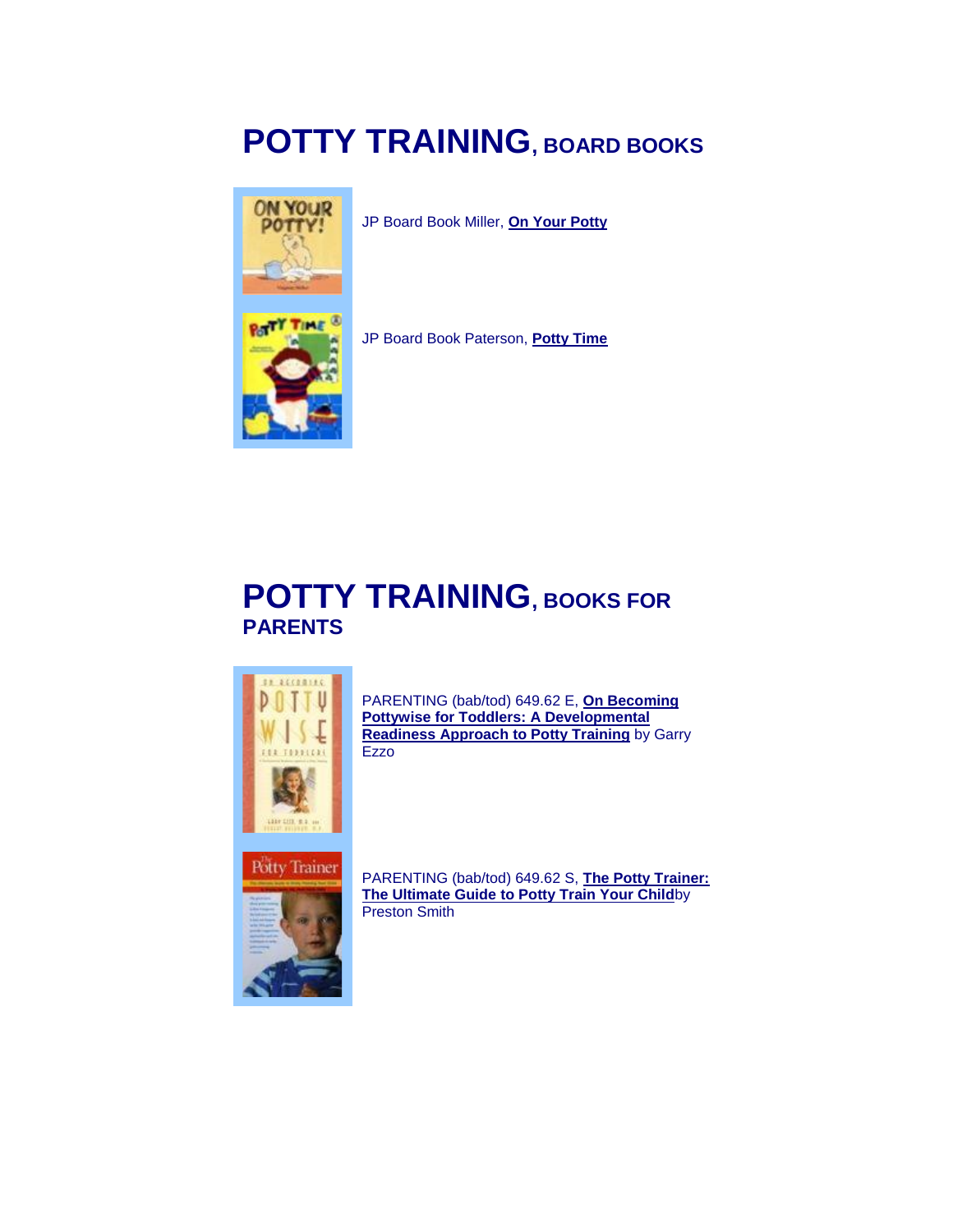## **STARTING SCHOOL,**

### KINDERGARTEN



JP Brillhart, **[Molly Rides the School Bus](https://www.easywls.org/uhtbin/cgisirsi/x/x/0/57/5/?searchdata1=molly+rides+school+brillhart&srchfield1=%5eTITLE%5e&library=ALL&user_id=webserver&password=)**



JP Carlson, **[Look Out Kindergarten, Here I Come](https://www.easywls.org/uhtbin/cgisirsi/x/x/0/57/5/?searchdata1=look+out+kindergarten+carlson&srchfield1=%5eTITLE%5e&library=ALL&user_id=webserver&password=)**



JP Davis, **[Kindergarten Rocks](https://www.easywls.org/uhtbin/cgisirsi/x/x/0/57/5/?searchdata1=kindergarten+rocks+davis&srchfield1=%5eTITLE%5e&library=ALL&user_id=webserver&password=)**



JP Hays, **[Kindergarten Countdown](https://www.easywls.org/uhtbin/cgisirsi/x/x/0/57/5/?searchdata1=kindergarten+countdown+hays&srchfield1=%5eTITLE%5e&library=ALL&user_id=webserver&password=)**



JP Penn, **[The Kissing Hand](https://www.easywls.org/uhtbin/cgisirsi/x/x/0/57/5/?searchdata1=kissing+hand+penn&srchfield1=%5eTITLE%5e&library=ALL&user_id=webserver&password=)**



JP Rogers, **[Tiptoe Into Kindergarten](https://www.easywls.org/uhtbin/cgisirsi/x/x/0/57/5/?searchdata1=tiptoe+into+kindergarten+rogers&srchfield1=%5eTITLE%5e&library=ALL&user_id=webserver&password=)**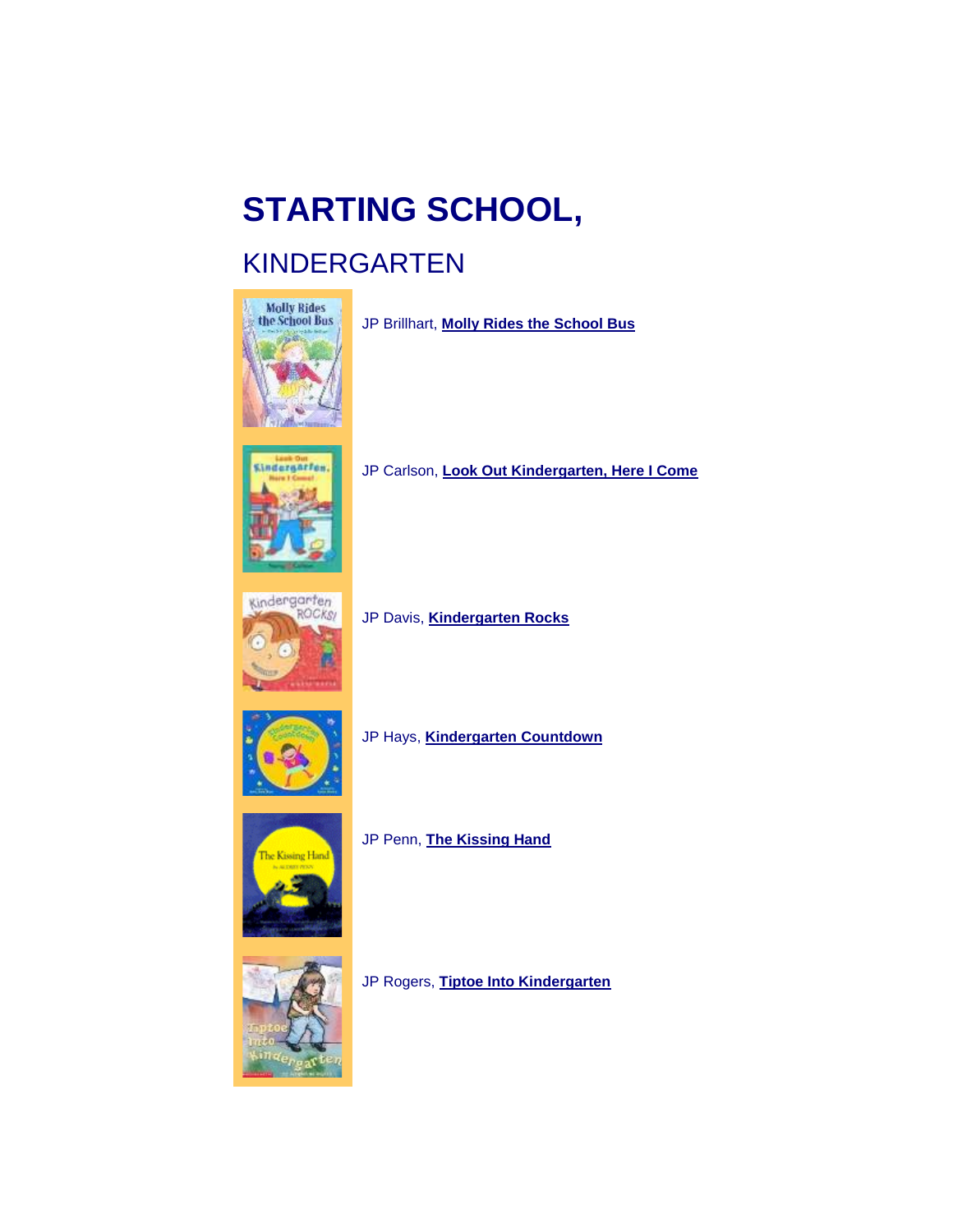

JP Slate, **[Miss Bindergarten Gets Ready for](https://www.easywls.org/uhtbin/cgisirsi/x/x/0/57/5/?searchdata1=miss+bindergarten+ready+slate&srchfield1=%5eTITLE%5e&library=ALL&user_id=webserver&password=)  [Kindergarten](https://www.easywls.org/uhtbin/cgisirsi/x/x/0/57/5/?searchdata1=miss+bindergarten+ready+slate&srchfield1=%5eTITLE%5e&library=ALL&user_id=webserver&password=)**



JE Wells, **[Mama, Don't Go](https://www.easywls.org/uhtbin/cgisirsi/x/x/0/57/5/?searchdata1=mama+don%27t+go+rosemary+wells&srchfield1=%5eTITLE%5e&library=ALL&user_id=webserver&password=)**

## **STARTING SCHOOL,**

### **PRESCHOOL**





JP Dewdney, **[Llama, Llama Misses Mama](https://www.easywls.org/uhtbin/cgisirsi/x/x/0/57/5/?searchdata1=llama+misses+mama+dewdney&srchfield1=%5eTITLE%5e&library=ALL&user_id=webserver&password=)**

JP Henkes, **[Wemberly Worried](https://www.easywls.org/uhtbin/cgisirsi/x/x/0/57/5/?searchdata1=wemberly+worried+henkes&srchfield1=%5eTITLE%5e&library=ALL&user_id=webserver&password=)**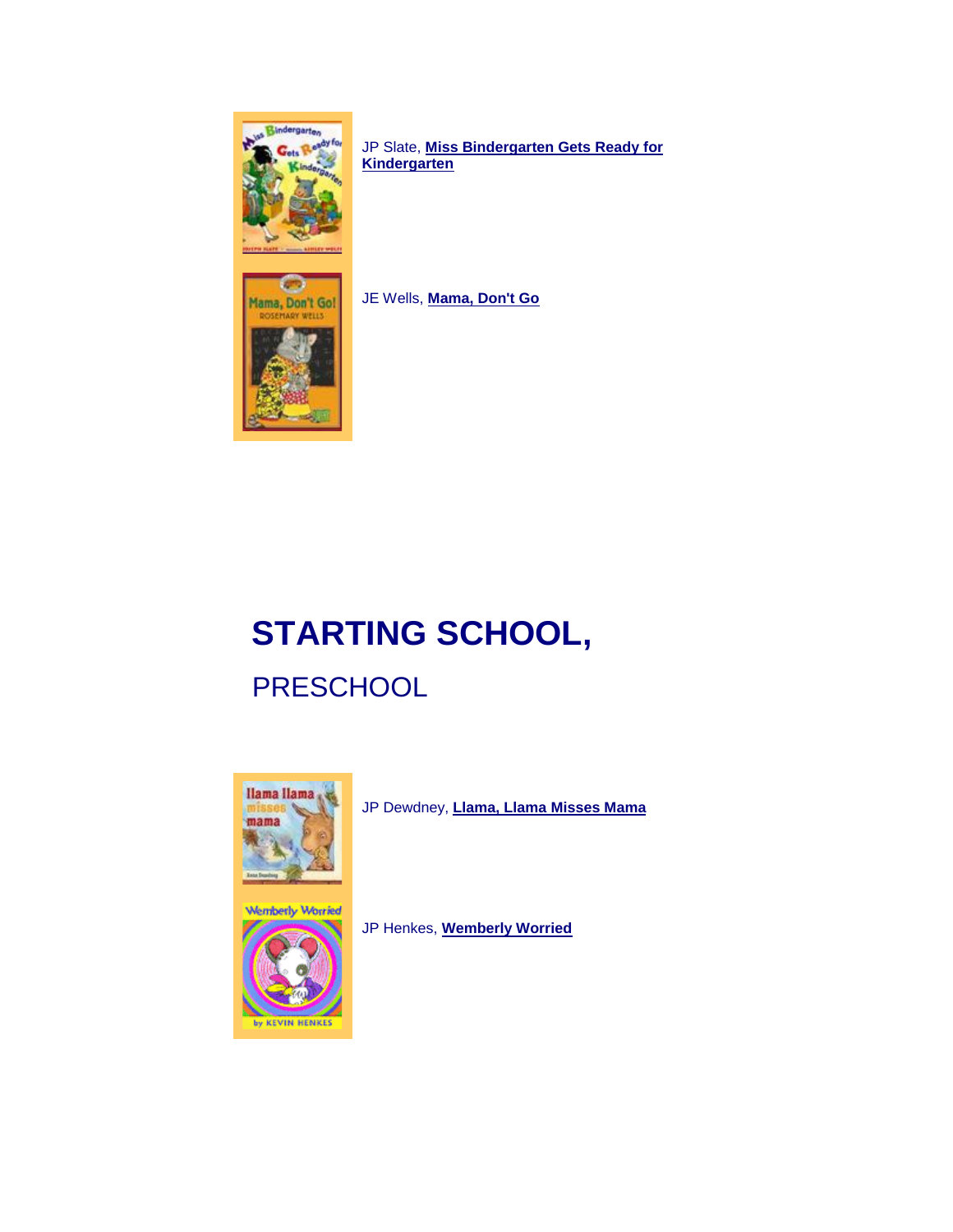

JP Kaufmann, **[Bye Bye](https://www.easywls.org/uhtbin/cgisirsi/x/x/0/57/5/?searchdata1=bye+bye+kaufmann&srchfield1=%5eTITLE%5e&library=ALL&user_id=webserver&password=)**

JP Rankin, **[First Day](https://www.easywls.org/uhtbin/cgisirsi/x/x/0/57/5/?searchdata1=first+day+rankin+not+handbook&srchfield1=%5eTITLE%5e&library=ALL&user_id=webserver&password=)**



 $5$ Cem o O

of

JP Rockwell, **[My Preschool](https://www.easywls.org/uhtbin/cgisirsi/x/x/0/57/5/?searchdata1=my+preschool+rockwell&srchfield1=%5eTITLE%5e&library=ALL&user_id=webserver&password=)**

Mouse's JP Thompson, **[Mouse's First Day of School](https://www.easywls.org/uhtbin/cgisirsi/x/x/0/57/5/?searchdata1=mouse%27s+first+day+thompson+not+winter&srchfield1=%5eTITLE%5e&library=ALL&user_id=webserver&password=)** first day

# **STARTING SCHOOL,** GENERAL



JE Bourgeois, **[Franklin Goes to School](https://www.easywls.org/uhtbin/cgisirsi/x/x/0/57/5/?searchdata1=franklin+goes+school+bourgeois&srchfield1=%5eTITLE%5e&library=ALL&user_id=webserver&password=)**